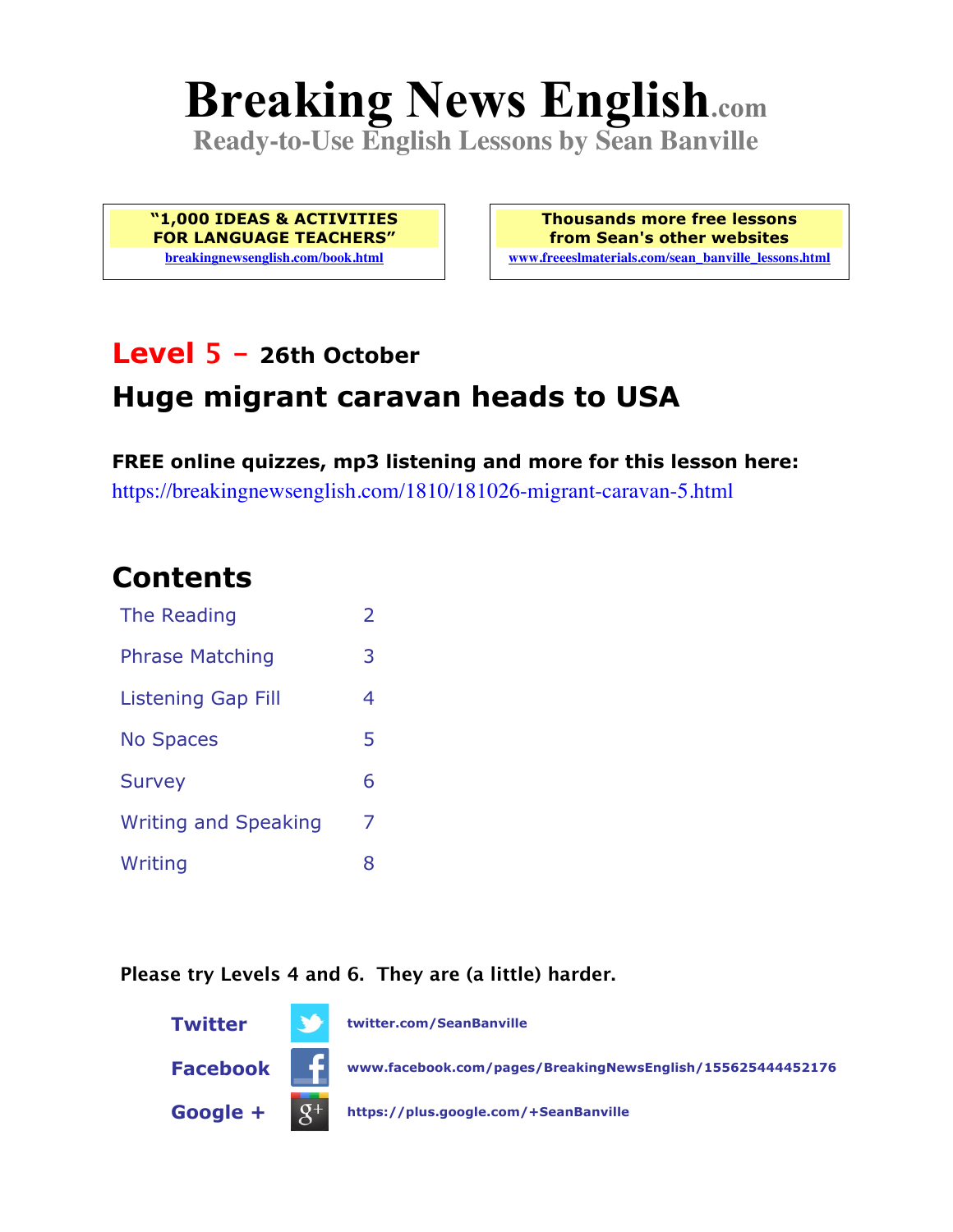# **THE READING**

From https://breakingnewsenglish.com/1810/181026-migrant-caravan-5.html

A caravan of more than 7,000 migrants is heading to the USA on a thousand-kilometre journey through Mexico. They are mainly from Honduras and want to find a better life in the U.S. Many are parents with young children. They are fleeing the violence and a lack of job opportunities back home. A reporter said the caravan was "a river of people". They are battling hot weather, little food and exhaustion in their flight. Many in the caravan were recently deported from the U.S. after having lived there illegally for decades. They are desperate to go back to be with their children still living in the U.S.

The U.S. government made it clear that it would stick to its asylum laws. It will turn away anyone who doesn't apply for asylum in Mexico first. It has a "zero-tolerance" policy towards migrants to stop people from trying to enter the country illegally. There was anger earlier this year after authorities separated migrant children from their parents at the border. President Donald Trump tweeted: "Sadly, it looks like Mexico's police...are unable to stop the caravan... Criminals and unknown Middle Easterners are mixed in." He has vowed to cut foreign aid to Guatemala and Honduras.

Sources: https://www.**cbsnews.com**/news/migrant-caravan-what-happens-if-it-reaches-the-us-border/ https://www.**bbc.com**/news/world-latin-america-45944166 https://**thehill.com**/opinion/immigration/412670-why-the-migrant-caravan-is-not-a-border-crisis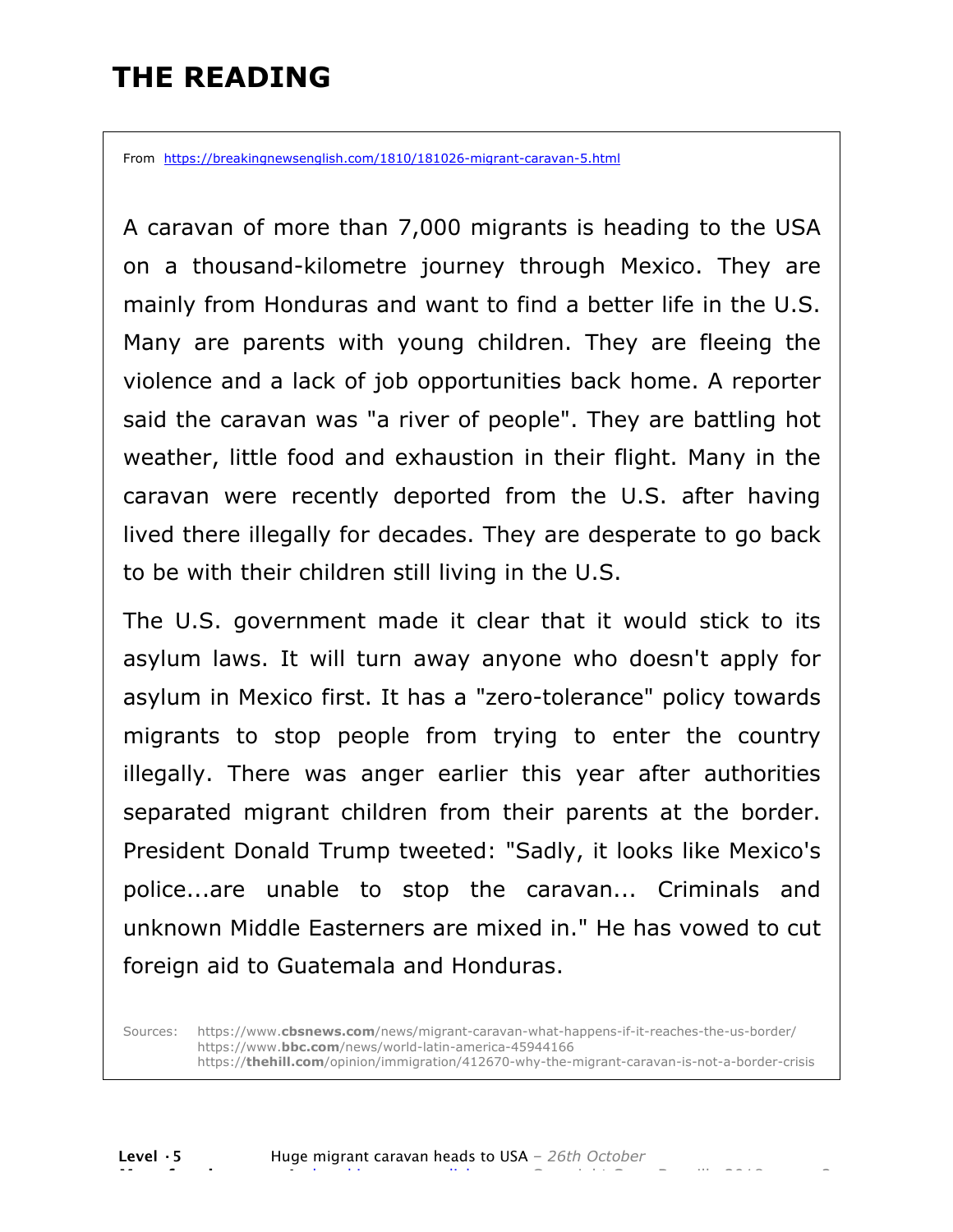# **PHRASE MATCHING**

From https://breakingnewsenglish.com/1810/181026-migrant-caravan-5.html

#### **PARAGRAPH ONE:**

| 1. A caravan of more than       |
|---------------------------------|
| 2. find a better                |
| 3. a lack                       |
| 4. the caravan was a            |
| 5. They are battling            |
| 6. recently deported            |
| 7. having lived there illegally |
| 8. They are desperate           |
|                                 |

#### **PARAGRAPH TWO:**

| 1. it would stick              |
|--------------------------------|
| 2. It will turn                |
| 3. apply                       |
| 4. a zero-                     |
| 5. trying to enter the country |
| 6. separated migrant children  |
| 7. Mexico's police are unable  |
| 8. He has vowed to cut         |
|                                |

- a. from the U.S.
- b. 7,000 migrants
- c. to go back
- d. of job opportunities
- e. for decades
- f. "river of people"
- g. life
- h. hot weather

- a. tolerance policy
- b. to stop the caravan
- c. away anyone
- d. foreign aid
- e. for asylum
- f. illegally
- g. to its asylum laws
- h. from their parents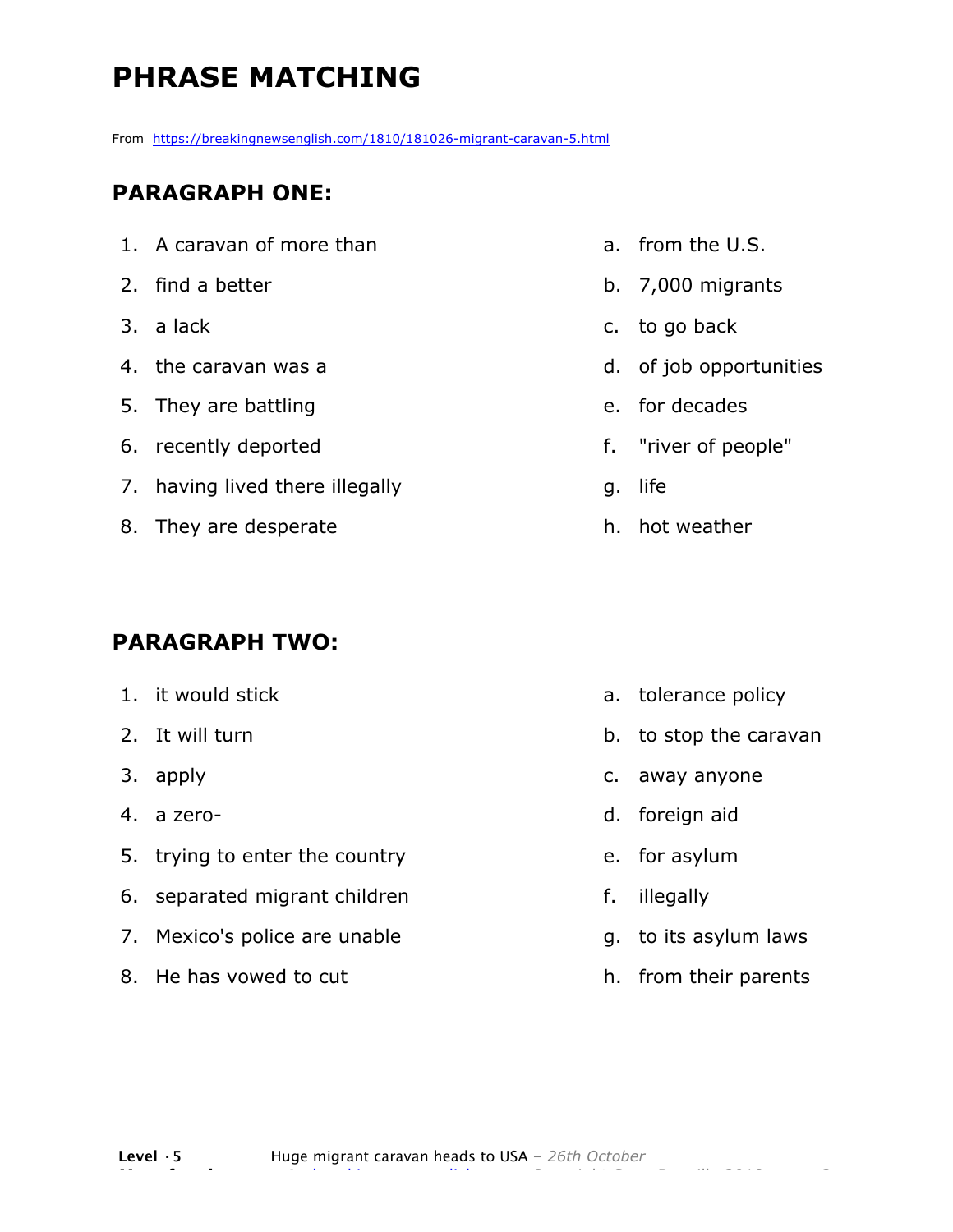### **LISTEN AND FILL IN THE GAPS**

From https://breakingnewsenglish.com/1810/181026-migrant-caravan-5.html

A caravan of more than  $7,000$  migrants  $(1)$  example the USA on a thousand-kilometre journey through Mexico. They (2) \_\_\_\_\_\_\_\_\_\_\_\_\_\_\_\_\_\_\_ Honduras and want to find a better life in the U.S. Many are parents with young children. They (3) \_\_\_\_\_\_\_\_\_\_\_\_\_\_\_\_\_\_\_\_\_\_\_\_\_\_\_\_ violence and a lack of job opportunities back home. A reporter said the caravan was "a (4) \_\_\_\_\_\_\_\_\_\_\_\_\_\_\_\_\_\_\_". They are battling hot weather, little food (5) \_\_\_\_\_\_\_\_\_\_\_\_\_\_\_\_\_\_\_ their flight. Many in the caravan were recently deported from the U.S. after having lived (6) \_\_\_\_\_\_\_\_\_\_\_\_\_\_\_\_\_\_\_\_\_\_\_\_\_ decades. They are desperate to go back to be with their children still living in the U.S. The U.S. government made it  $(7)$  \_\_\_\_\_\_\_\_\_\_\_\_\_\_\_\_\_\_\_\_\_\_\_\_ would stick to its asylum laws. It will turn away anyone who doesn't

(8) \_\_\_\_\_\_\_\_\_\_\_\_\_\_\_\_\_\_\_ in Mexico first. It has (9) \_\_\_\_\_\_\_\_\_\_\_\_\_\_\_\_\_\_\_ policy towards migrants to stop people from trying to enter the country illegally. There was anger earlier this (10) \_\_\_\_\_\_\_\_\_\_\_\_\_\_\_\_\_\_\_\_\_\_\_\_\_\_\_\_\_ separated migrant children from their parents (11) \_\_\_\_\_\_\_\_\_\_\_\_\_\_\_\_\_\_\_\_\_\_\_. President Donald Trump tweeted: "Sadly, it looks like Mexico's police...are unable to stop the caravan... Criminals and unknown Middle Easterners are mixed in." He (12) **He (12)** Cut foreign aid to Guatemala and Honduras.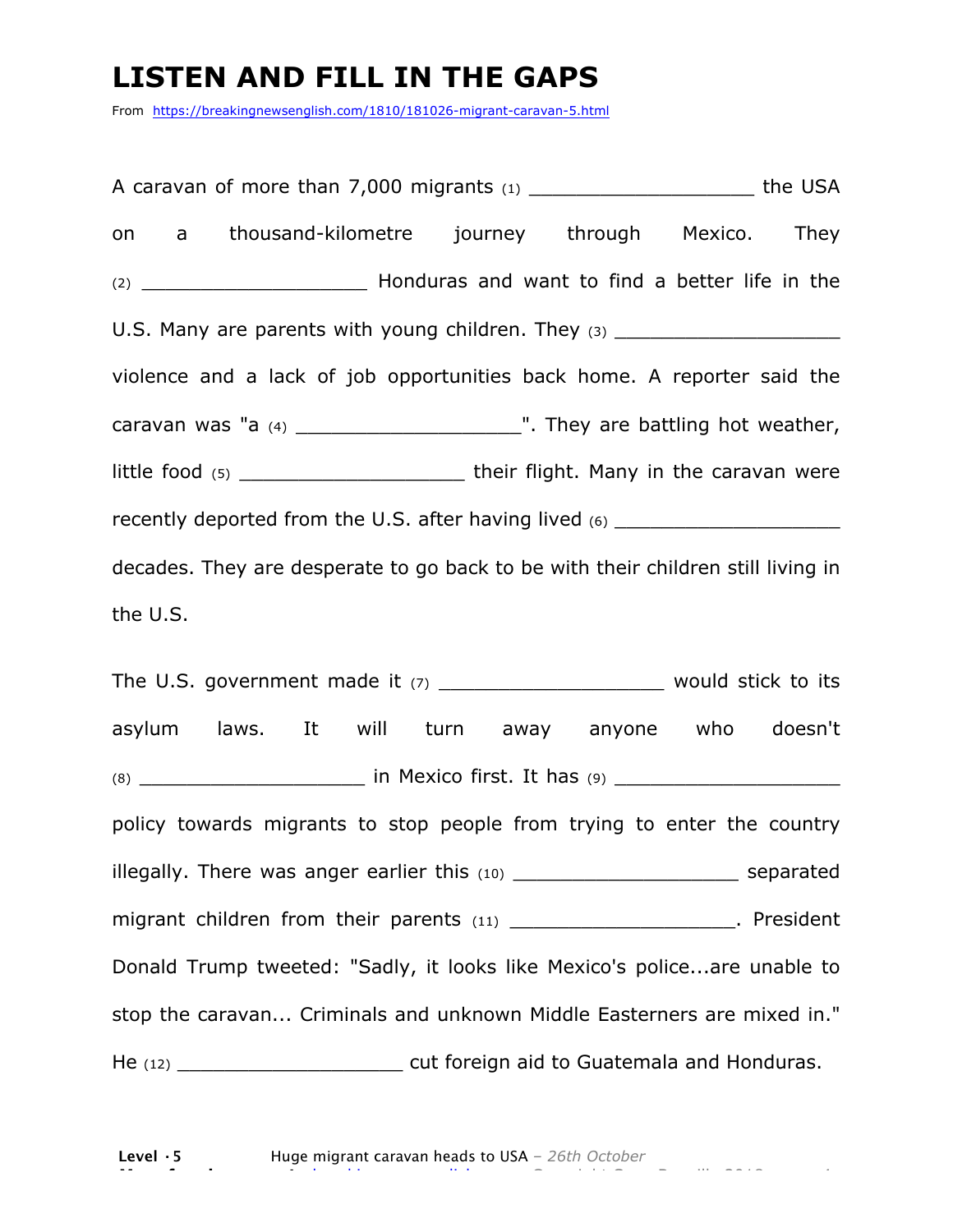# **PUT A SLASH ( / )WHERE THE SPACES ARE**

From https://breakingnewsenglish.com/1810/181026-migrant-caravan-5.html

Acaravanofmorethan7,000migrantsisheadingtotheUSAonathousa nd-kilometrejourneythroughMexico.TheyaremainlyfromHondurasa ndwanttofindabetterlifeintheU.S.Manyareparentswithyoungchildre n.Theyarefleeingtheviolenceandalackofjobopportunitiesbackhome. Areportersaidthecaravanwas"ariverofpeople".Theyarebattlinghotw eather,littlefoodandexhaustionintheirflight.Manyinthecaravanwere recentlydeportedfromtheU.S.afterhavinglivedthereillegallyfordeca des.Theyaredesperatetogobacktobewiththeirchildrenstilllivinginthe U.S.TheU.S.governmentmadeitclearthatitwouldsticktoitsasylumla ws.Itwillturnawayanyonewhodoesn'tapplyforasyluminMexicofirst.It hasa"zero-tolerance"policytowardsmigrantstostoppeoplefromtryin gtoenterthecountryillegally.Therewasangerearlierthisyearafterauth oritiesseparatedmigrantchildrenfromtheirparentsattheborder.Presi dentDonaldTrumptweeted:"Sadly,itlookslikeMexico'spolice...areun abletostopthecaravan...CriminalsandunknownMiddleEasternersare mixedin."HehasvowedtocutforeignaidtoGuatemalaandHonduras.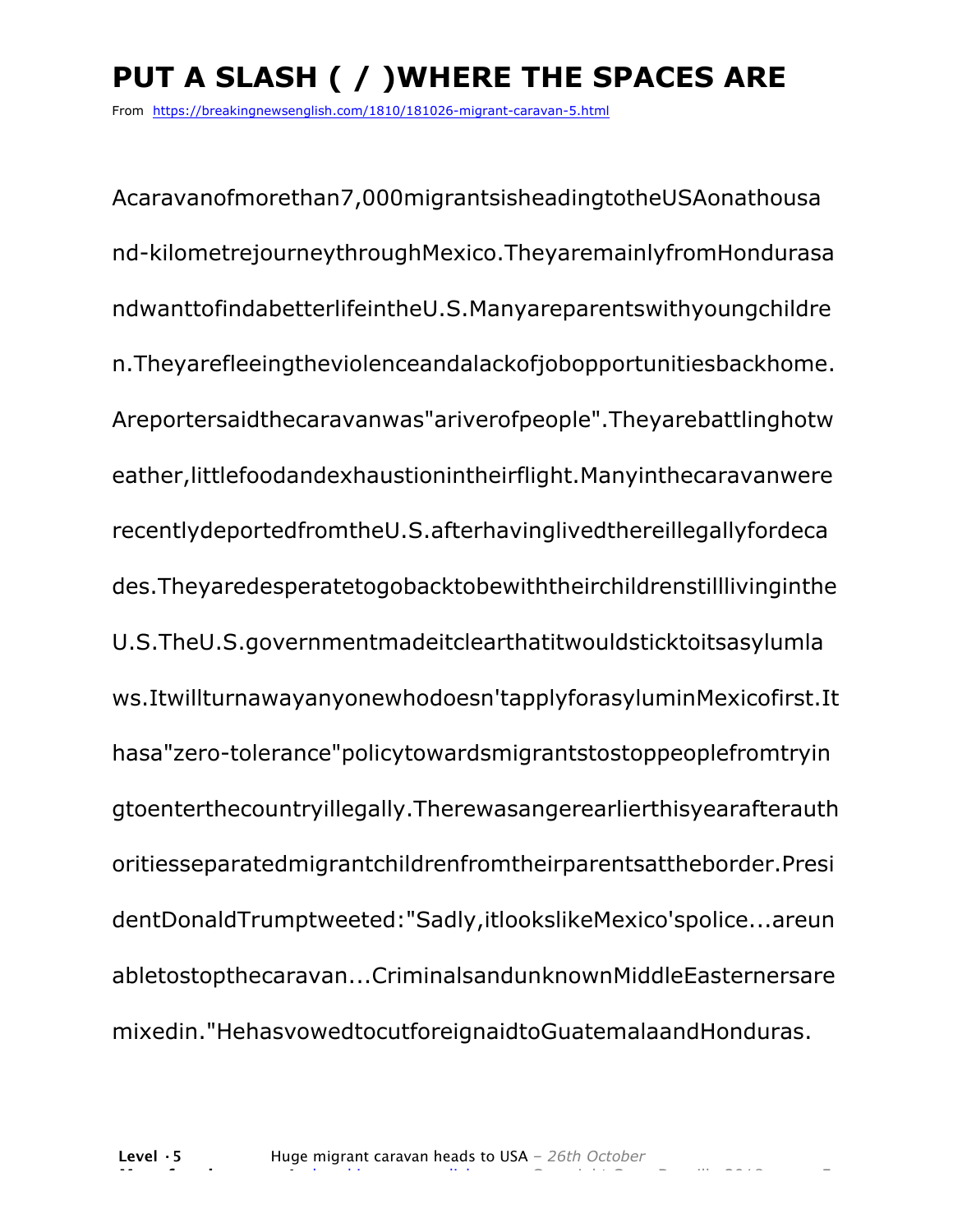# **MIGRANTS SURVEY**

From https://breakingnewsenglish.com/1810/181026-migrant-caravan-4.html

Write five GOOD questions about migrants in the table. Do this in pairs. Each student must write the questions on his / her own paper.

When you have finished, interview other students. Write down their answers.

|      | STUDENT 1 | STUDENT 2 | STUDENT 3 |
|------|-----------|-----------|-----------|
| Q.1. |           |           |           |
| Q.2. |           |           |           |
| Q.3. |           |           |           |
| Q.4. |           |           |           |
| Q.5. |           |           |           |

- Now return to your original partner and share and talk about what you found out. Change partners often.
- Make mini-presentations to other groups on your findings.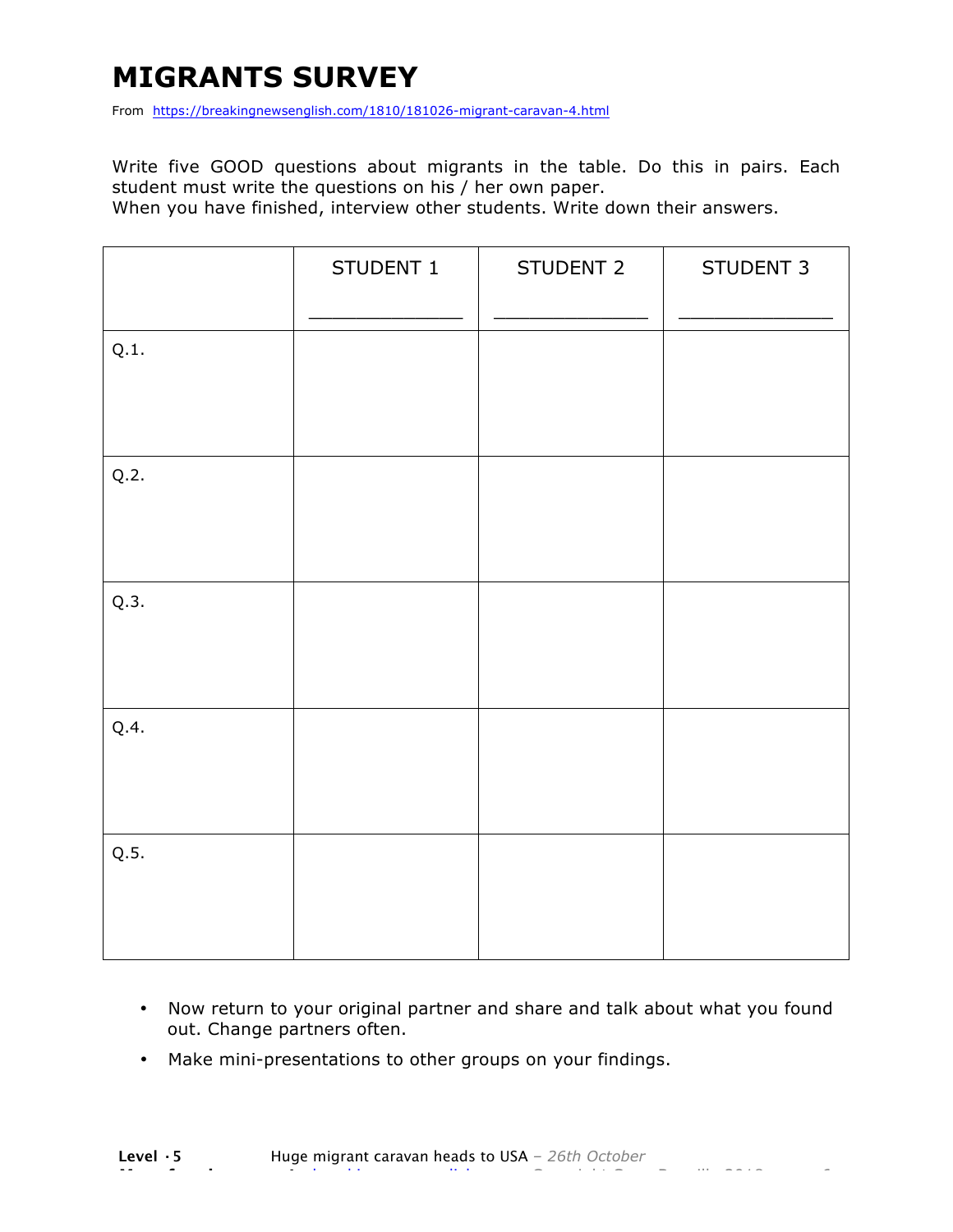# **WRITE QUESTIONS & ASK YOUR PARTNER(S)**

Student A: Do not show these to your speaking partner(s).

| a)            |  |  |
|---------------|--|--|
| b)            |  |  |
| $\mathsf{c})$ |  |  |
| d)            |  |  |
| e)            |  |  |
| f)            |  |  |
|               |  |  |

*Huge migrant caravan heads to USA – 26th October* More free lessons at breakingnewsenglish.com

### **WRITE QUESTIONS & ASK YOUR PARTNER(S)**

-----------------------------------------------------------------------------

Student B: Do not show these to your speaking partner(s).

| a) |  |  |
|----|--|--|
| b) |  |  |
| c) |  |  |
| d) |  |  |
| e) |  |  |
| f) |  |  |
|    |  |  |